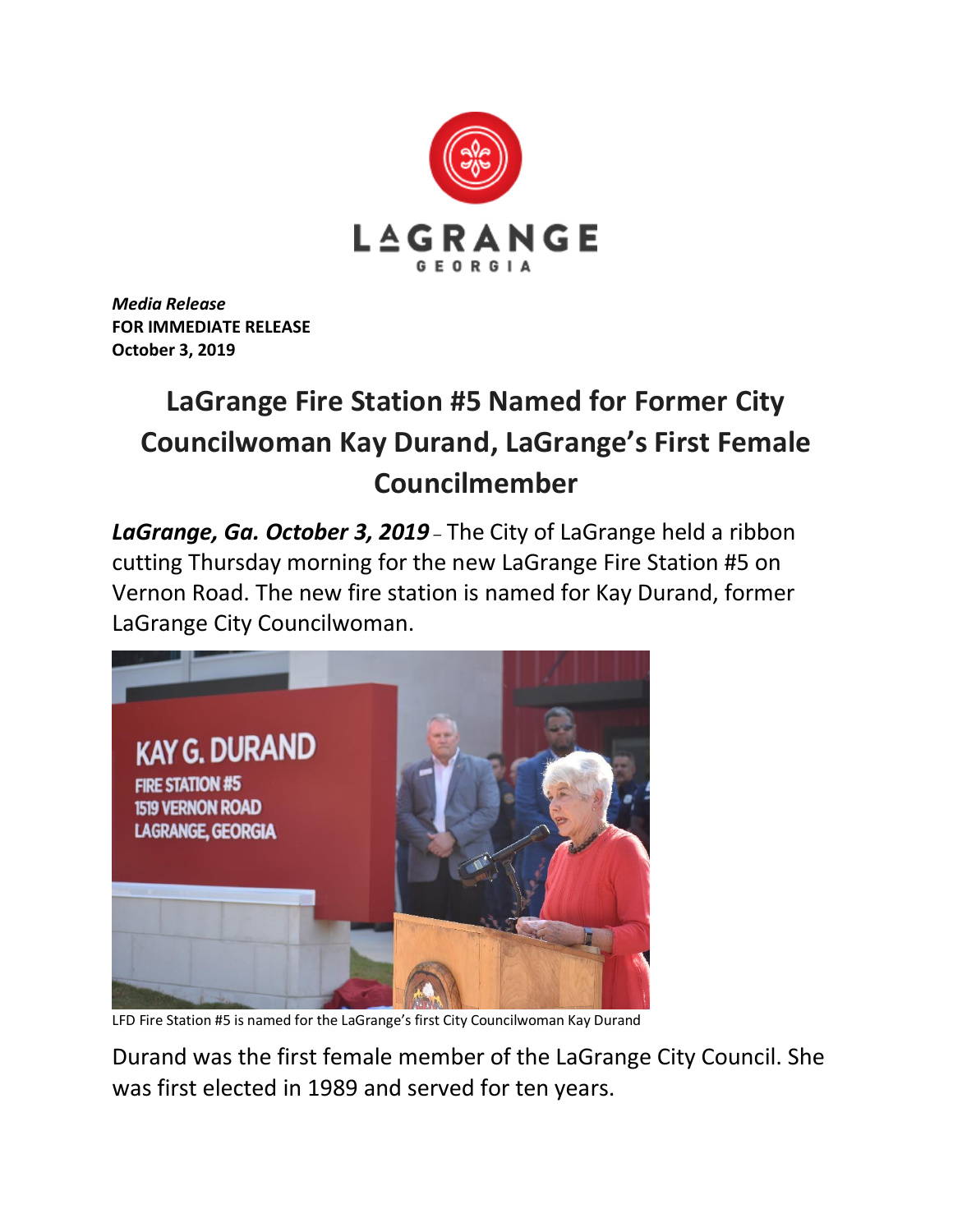"Kay was a trailblazer and is a historic figure in the chronicles of the City of LaGrange," said Mayor Jim Thornton. "In 1989 she was elected citywide as the first female member of the LaGrange City Council in the nearly 200 year history of our city. That's something we feel is worth celebrating."

More than a hundred community leaders, city employees as well as those from the public celebrated in this special dedication.

"I am completely overwhelmed with this honor. Serving on the LaGrange City Council had to be the most rewarding work I have ever done. I could not be more proud than to have my name associated with the LaGrange Fire Department," Durand went on to encourage other women to consider running for office. "I would challenge these women to look at their talents and to be willing to step forward and to serve their community in public service as a member of city council. I stand ready to help anyone who is willing to step forward and offer themselves to service as a member of the LaGrange City Council. There is not any better work that you can do."



Kay Durand, husband Fred Durand, daughter Holly Meers surrounding by LaGrange Mayor and City Councilmembers unveil the name of Fire Station #5